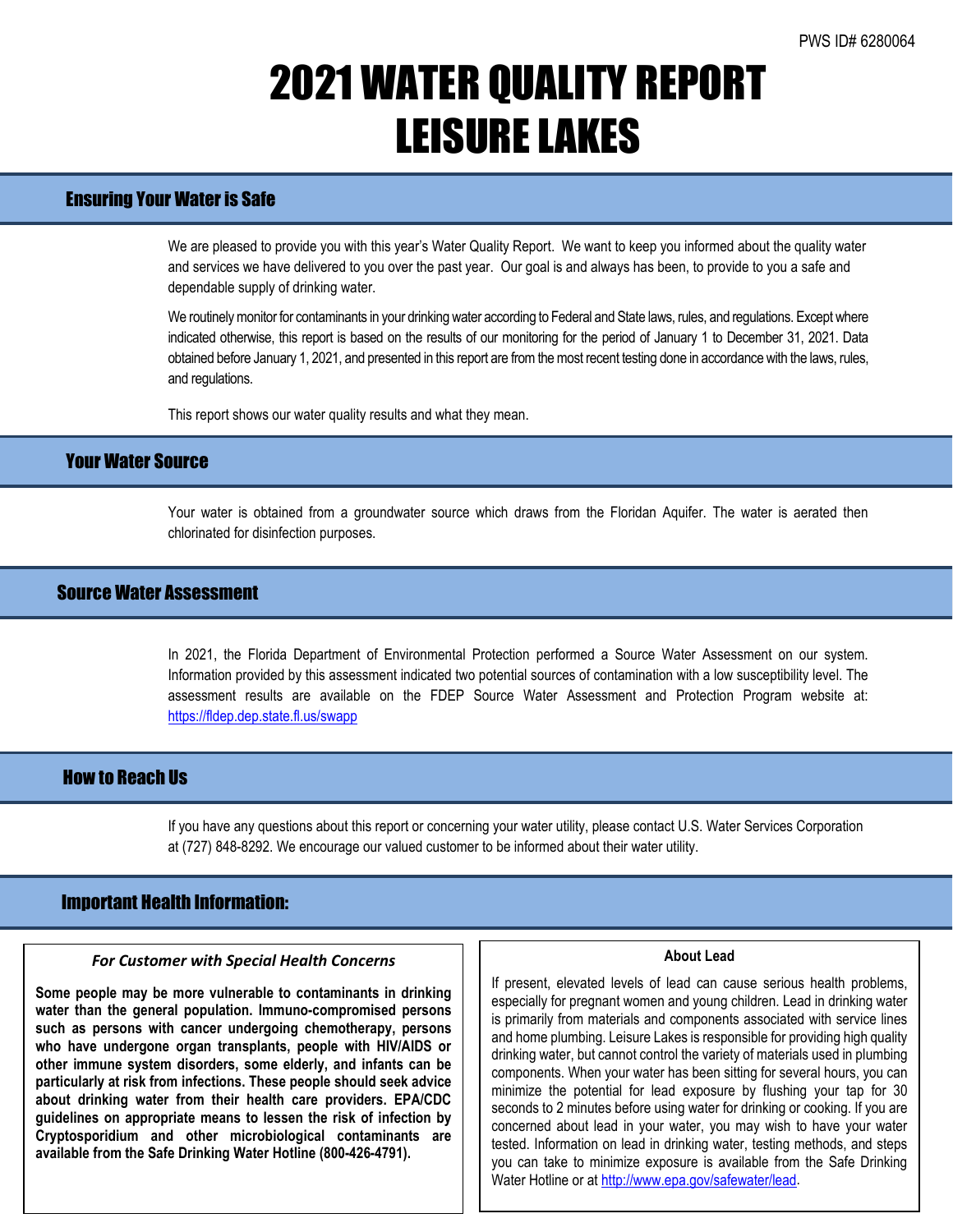# 2021 WATER QUALITY REPORT LEISURE LAKES

### About Your Drinking Water

### **ADDITIONAL HEALTH INFORMATION**

The sources of drinking water (both tap water and bottled water) include rivers, lakes, streams, ponds, reservoirs, springs, and wells. As water travels over the surface of the land or through the ground, it dissolves naturally occurring minerals and, in some cases, radioactive material, and can pick up substances resulting from the presence of animals or from human activity. Contaminants that may be present in source water include:

**(A) Microbial contaminants**, such as viruses and bacteria, which may come from sewage treatment plants, septic systems, agricultural livestock operations, and wildlife.

**(B) Inorganic contaminants**, such as salts and metals, which can be naturally occurring or result from urban stormwater runoff, industrial or domestic wastewater discharges, oil and gas production, mining, or farming.

**(C) Pesticides and herbicides**, which may come from a variety of sources such as agriculture, urban stormwater runoff, and residential uses.

**(D) Organic chemical contaminants**, including synthetic and volatile organic chemicals, which are by-products of industrial processes and petroleum production, and can also come from gas stations, urban stormwater runoff, and septic systems.

**(E) Radioactive contaminants**, which can be naturally occurring or be the result of oil and gas production and mining activities.

In order to ensure that tap water is safe to drink, the EPA prescribes regulations which limit the amount of certain contaminants in water provided by public water systems. The Food and Drug Administration (FDA) regulations establish limits for contaminants in bottled water which must provide the same protection for public health.

Drinking water, including bottled water, may reasonably be expected to contain at least small amounts of some contaminants. The presence of contaminants does not necessarily indicate that the water poses a health risk. More information about contaminants and potential health effects can be obtained by calling the **Environmental Protection Agency's Safe Drinking Water Hotline at 1-800-426-4791**.

### **HOW TO READ THE TABLE**

In the table accompanying this report you may find unfamiliar terms and abbreviations. The following definitions are provided to assist you with understanding the report.

### **Important Definitions:**

- **Maximum Contaminant Level or MCL:** The highest level of a contaminant that is allowed in drinking water. MCLs are set as close to the MCLGs as feasible using the best available treatment technology.
- **Maximum Contaminant Level Goal or MCLG:** The level of a contaminant in drinking water bellow which there is no known or expected risk to health. MCLGs allow for a margin of safety.
- Action Level or AL: The concentration of a contaminant which, if exceeded, triggers treatment or other requirements that a water system must follow.
- **Maximum Residual Disinfectant Level or MRDL:** The highest level of a disinfectant allowed in drinking water. There is convincing evidence that addition of a disinfectant is necessary for control of microbial contaminants.
- **Maximum Residual Disinfectant Level Goal or MRDLG:** The level of a drinking water disinfectant below which there is no known or expected risk to health. MRDLGs do not reflect the benefits of the use of disinfectants to control microbial contaminants.
- **ND:** Means not detected and indicates that the substance was not found by laboratory analysis.
- **Parts per Billion (ppb) or Micrograms per Liter (μg/l):** One part by weight of analyte to 1 billion parts by weight of the water sample.
- **Parts per Million (ppm) or Milligrams per Liter (mg/l):** One part by weight of analyte to 1 million parts by weight of the water sample.
- Picocurie per Liter (pCi/L): Measure of the radioactivity in water.